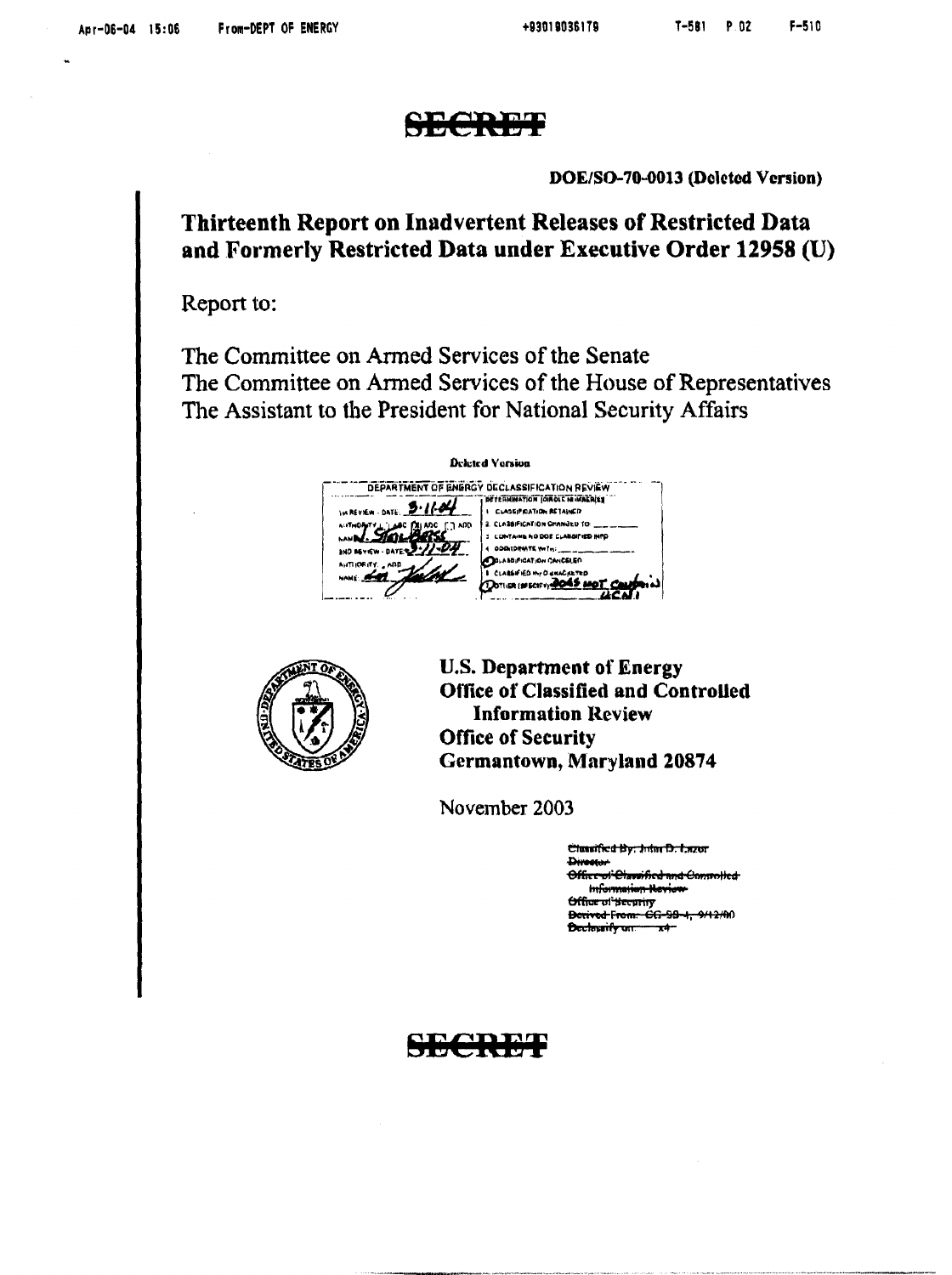# **UNCLASSIFIED**

The National Defense Authorization Act for Fiscal Year 1999 (Public Law (P.L.) 105-261) requires that the Secretary of Energy notify the Committee on Armed Services of the Senate, the Committee on Armed Services of the House of Representatives, and the Assistant to the President for National Security Affairs of inadvertent releases of Restricted Data (RD) and Formerly Restricted Data (FRD) associated with records declassified under section 3.4 of Executive Order 12958.

As a result of the Department of Energy's (DOE's) examination of approximately 1.27 million additional pages of publicly available records accessioned by the National Archives and Records Administration (NARA), the Department discovered an additional 109 documents containing 175 pages of RD and FRD which were inadvertently released:

| <b>Examined Since</b><br>Last Report | Additional Pages   Number of Documents   Number of Pages   Number of   Number of Pages<br>with RD/FRD | in the Documents   Pages RD |    | <b>FRD</b> |
|--------------------------------------|-------------------------------------------------------------------------------------------------------|-----------------------------|----|------------|
| 1,266,000                            | 109                                                                                                   | 1,929                       | 84 | 91         |

The identified documents are in collections belonging to the Department of State and Department of Defense (Army and Navy). The documents were inadvertently declassified and made available to the public during the years from 1995 to 1997 by the Department of State, the Department of Defense (Navy), and NARA.

No classified documents of the DOE or its predecessor organizations were found.

The documents contained RD and FRD information, including:

| <b>RD</b>                                        | <b>FRD</b>                                    |
|--------------------------------------------------|-----------------------------------------------|
| - mass or dimensions of fissile materials, pits, | - stockpile quantities                        |
| or nuclear assembly systems                      | - storage locations                           |
| - efficiency of nuclear materials                | - storage capacities or quantities authorized |
| - boosting systems                               | - yield                                       |
| - initiator design                               | - test information or results - not           |
| - test information revealing RD                  | revealing RD                                  |
| - naval nuclear propulsion information           |                                               |
| - radiological warfare                           |                                               |

A significant portion of the documents (103 out of 109) was improperly marked for classification level (e.g., Secret), classification category (e.g., RD), and/or automatic classification level downgrading. The improper markings occurred when the documents were originated, or at a later time during the lifetime of the documents. The improper marking of the documents for classification level, classification category and/or downgrading may have contributed to the inadvertent release of documents.

# **UNCLASSIFIED**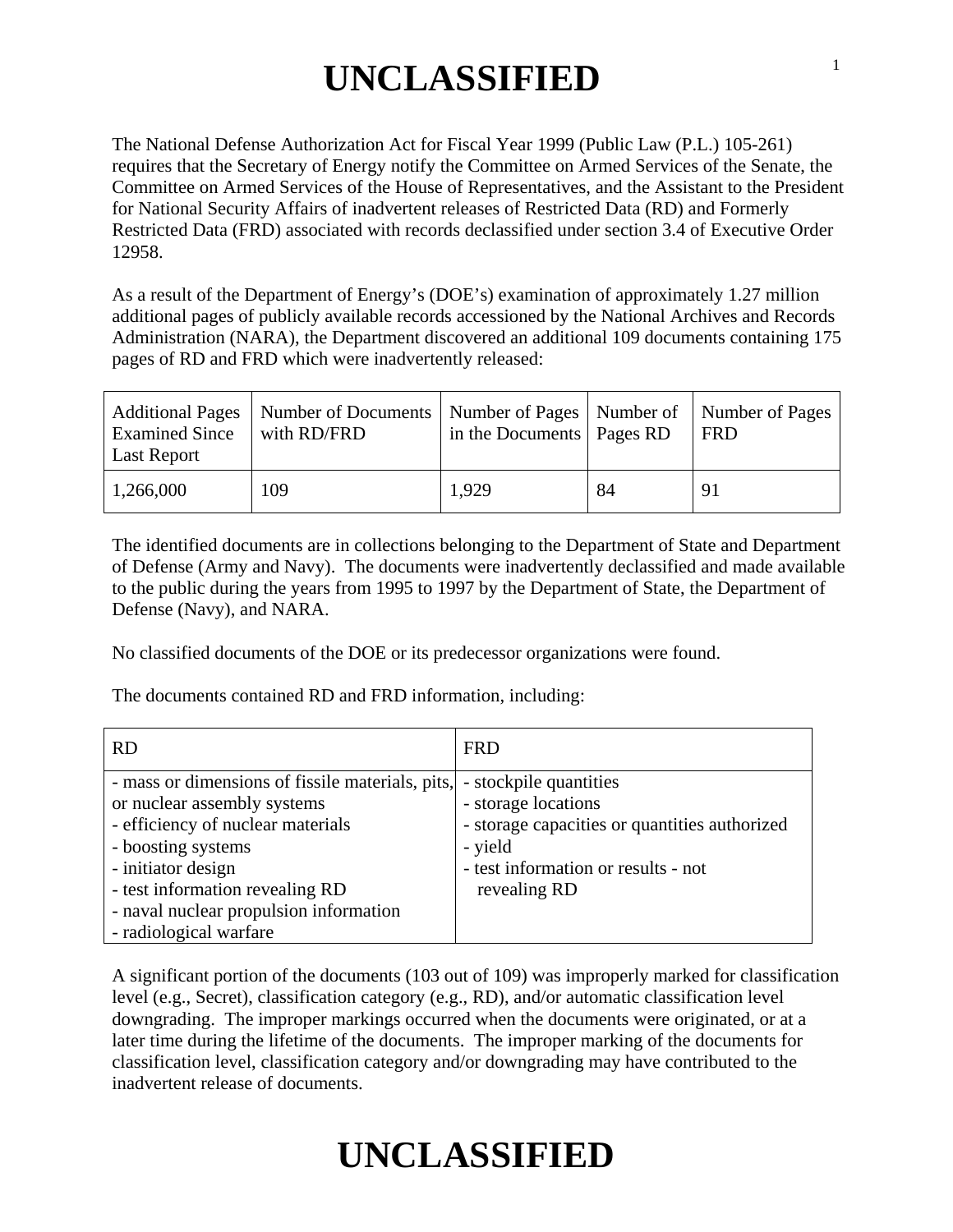## **UNCLASSIFIED**

NARA, the Department of State, and the Department of Defense have been advised the specific documents contain RD and FRD. The 109 documents have been withdrawn from public access and protected in accordance with DOE requirements.

The inadvertently released nuclear weapons design information (RD) detailed in this report concerns the early generations of nuclear weapons that this country developed in the 1950s. Potential adversaries, emerging proliferant nations and terrorist groups aggressively target U.S. nuclear weapon information. Information regarding older nuclear weapons is of significant value since it is often technically less sophisticated. These designs would be most readily used by a would-be nuclear proliferant to obtain its first nuclear weapon.

The inadvertently released nuclear weapons utilization information (FRD) detailed in this report could assist potential adversaries in assessing the strength of the U.S. nuclear arsenal. Additionally, inadvertently released information on deployments of nuclear weapons outside the U.S. may violate international agreements and harm diplomatic ties with foreign host nations.

The inadvertently released naval nuclear propulsion information (also RD) addressed in this report could assist adversaries in the development of nuclear propulsion systems for their submarines and surface ships.

In accordance with P.L. 105-261, the DOE to date has trained nearly 2000 individuals from other agencies to recognize RD and FRD information. This includes 212 individuals from the Department of State, 84 from the Department of Navy, and 151 from NARA. Additionally, 203 individuals have attended refresher courses.

The training of other agency reviewers continues to reduce the rate at which Restricted Data and Formerly Restricted Data are inadvertently declassified. During this quarter, DOE performed quality control overcheck examinations on 45 newly declassified collections (over 450,000 pages). Of the 45 collections, 40 were error free and 4 had only one document declassified in error. This can be compared to 109 documents found in 1,266,000 pages for this report. The documents are saved from inadvertent release and protected in accordance with DOE requirements. The departments that performed the incorrect declassifications have been informed of the errors.

DOE and NARA are working to better integrate their efforts to more quickly identify and safeguard documents potentially containing RD and FRD. All records that may contain RD and FRD are removed from public access.

Details of the specific inadvertent releases are contained in the attached classified appendix.

## **UNCLASSIFIED**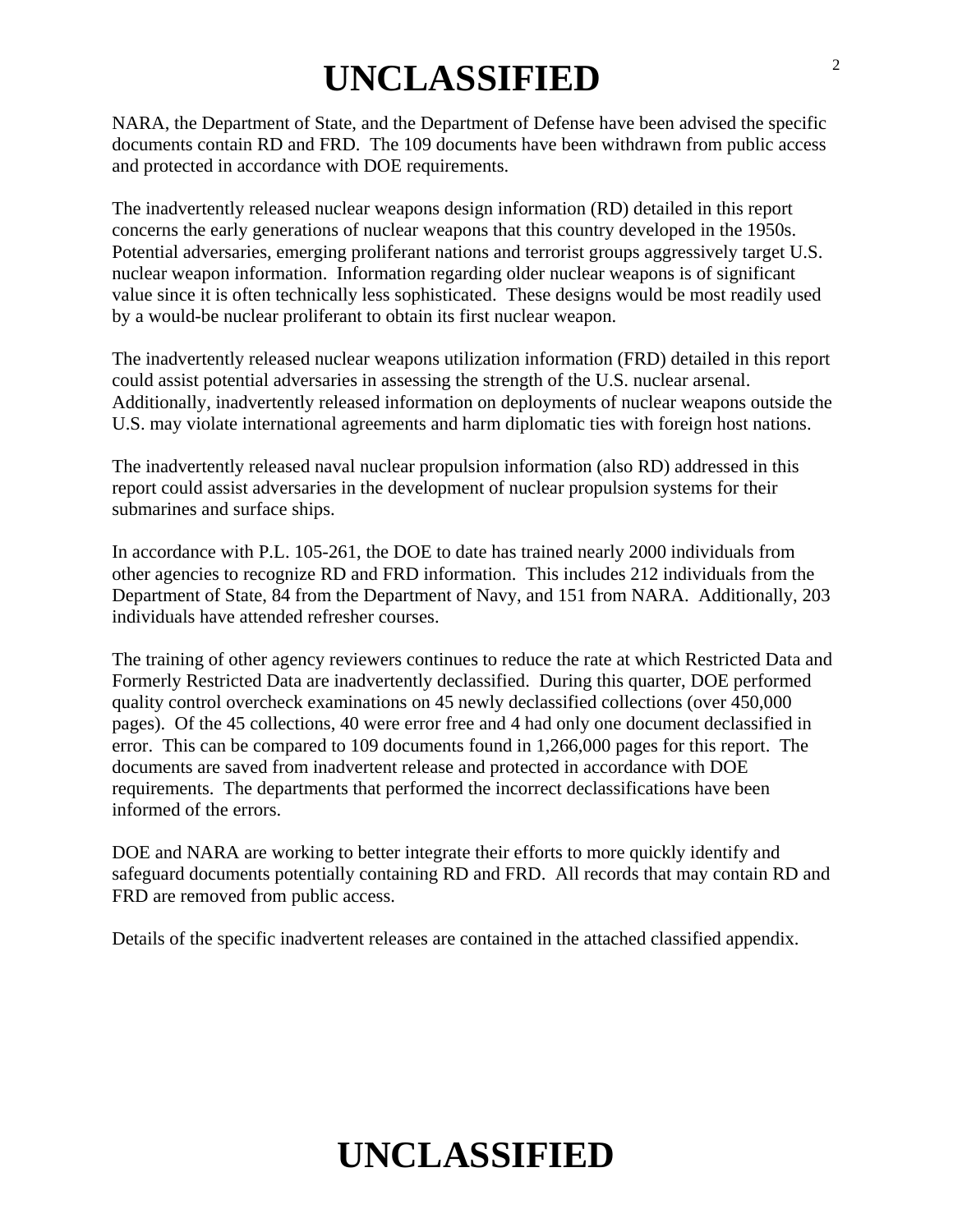| RG/EO <sup>1</sup><br>$(Dept)^2$   | Year<br><b>Declassified</b><br>$(Department)^3$ | Number of<br><b>Documents</b><br>containing<br>RD/FRD <sup>4</sup> | Origination<br>Dates of the<br>Documents <sup>5</sup> | Number of<br>Documents w/<br><b>Inappropriate</b><br>Markings <sup>6</sup> | No. of<br>Pages<br><b>RD</b> | No. of<br><b>Pages</b><br><b>FRD</b> | <b>RD/FRD Information Inadvertently</b><br><b>Made Publicly Available</b>                                                                               |
|------------------------------------|-------------------------------------------------|--------------------------------------------------------------------|-------------------------------------------------------|----------------------------------------------------------------------------|------------------------------|--------------------------------------|---------------------------------------------------------------------------------------------------------------------------------------------------------|
| RG 19/<br><b>Deleted</b><br>(Navy) | <b>Deleted</b><br>(Navy)                        | 9                                                                  | 1963                                                  | 7 of 9                                                                     | 11                           | $\overline{7}$                       | RD:<br>- Naval nuclear propulsion information<br>FRD:<br>- Storage locations<br>- Yields                                                                |
| RG 19/<br><b>Deleted</b><br>(Navy) | <b>Deleted</b><br>(Navy)                        | 15                                                                 | 1952                                                  | 15 of 15                                                                   | 15                           | 12                                   | RD:<br>- Naval nuclear propulsion information<br>FRD:<br>- Stockpile quantities<br>- Storage locations<br>- Storage capacities or quantities authorized |
| RG 19/<br><b>Deleted</b><br>(Navy) | <b>Deleted</b><br>(Navy)                        | 6                                                                  | 1955                                                  | 6 of 6                                                                     | 2                            | 6                                    | RD:<br>- Naval nuclear propulsion information<br>FRD:<br>- Storage locations<br>- Yields                                                                |
| RG 19/<br><b>Deleted</b><br>(Navy) | <b>Deleted</b><br>(Navy)                        | $\overline{7}$                                                     | 1961                                                  | 7 of 7                                                                     | 6                            | $\overline{2}$                       | RD:<br>- Naval nuclear propulsion information<br>FRD:<br>- Storage locations                                                                            |

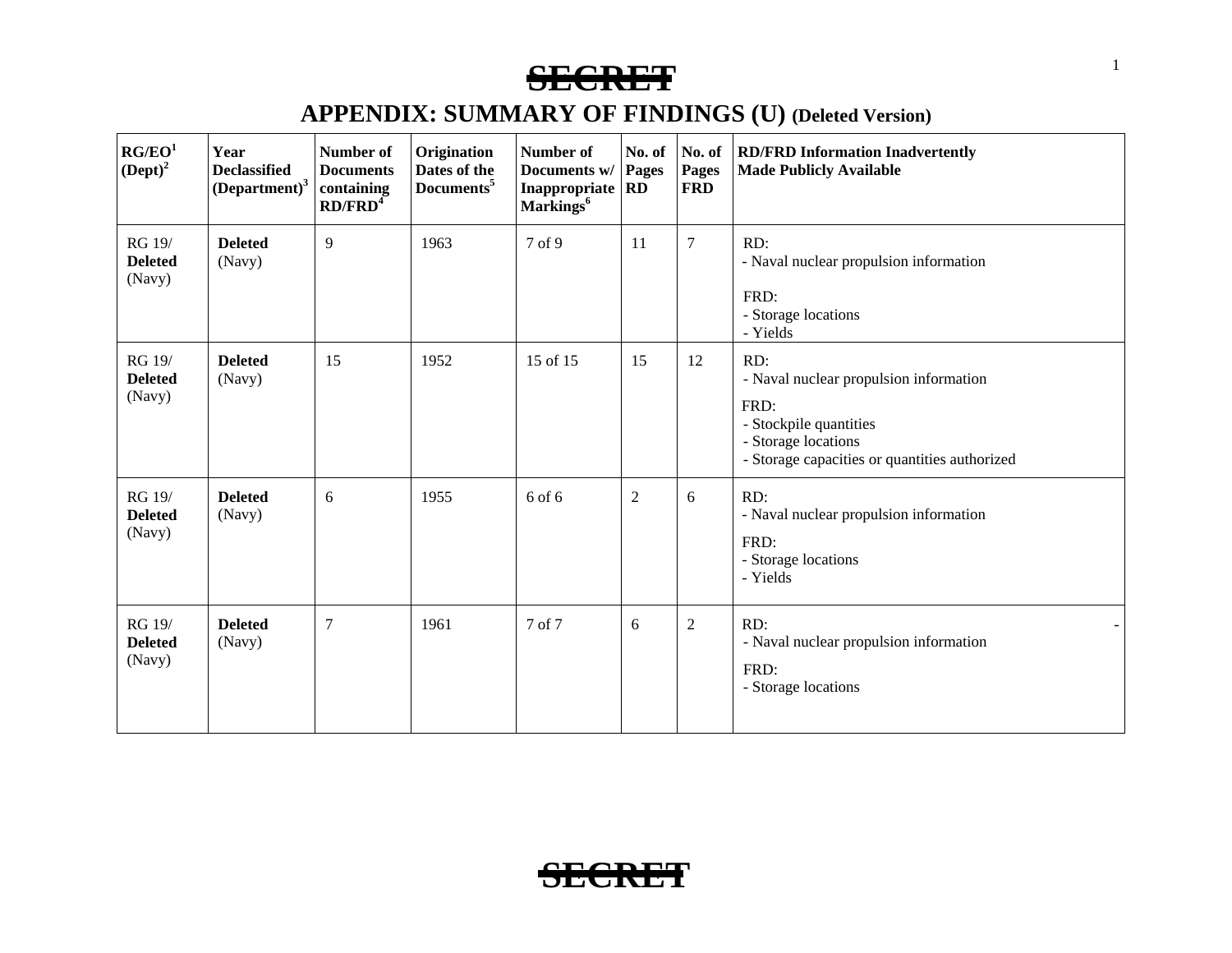| RG/EO <sup>1</sup><br>$(Dept)^2$   | Year<br><b>Declassified</b><br>$\left(\text{Department}\right)^3$ | Number of<br><b>Documents</b><br>containing<br>RD/FRD <sup>4</sup> | Origination<br>Dates of the<br>Documents <sup>5</sup> | Number of<br>Documents w/<br>Inappropriate   RD<br>Markings <sup>6</sup> | No. of<br>Pages  | No. of<br>Pages<br><b>FRD</b> | <b>RD/FRD Information Inadvertently</b><br><b>Made Publicly Available</b>                                                        |
|------------------------------------|-------------------------------------------------------------------|--------------------------------------------------------------------|-------------------------------------------------------|--------------------------------------------------------------------------|------------------|-------------------------------|----------------------------------------------------------------------------------------------------------------------------------|
| RG 19/<br><b>Deleted</b><br>(Navy) | <b>Deleted</b><br>(Navy)                                          | $\mathfrak{2}$                                                     | 1955                                                  | 2 of 2                                                                   | $\mathbf{1}$     | 1                             | RD:<br>- Naval nuclear propulsion information<br>FRD:<br>- Storage locations                                                     |
| RG 19/<br><b>Deleted</b><br>(Navy) | <b>Deleted</b><br>(Navy)                                          | 1                                                                  | 1945-1965                                             | $1$ of $1$                                                               | -1               | 1                             | RD:<br>- Naval nuclear propulsion information<br>FRD:<br>- Stockpile quantities<br>- Storage capacities or quantities authorized |
| RG 19/<br><b>Deleted</b><br>(Navy) | <b>Deleted</b><br>(Navy)                                          | 3                                                                  | 1953-1959                                             | 3 of 3                                                                   | $\boldsymbol{0}$ | $\overline{7}$                | FRD:<br>- Stockpile quantities<br>- Storage capacities or quantities authorized                                                  |
| RG 19/<br><b>Deleted</b><br>(Navy) | <b>Deleted</b><br>(Navy)                                          | $\overline{3}$                                                     | 1958-1959                                             | 3 of 3                                                                   | $\overline{7}$   | $\boldsymbol{0}$              | RD:<br>- Naval nuclear propulsion information                                                                                    |
| RG 19/<br><b>Deleted</b><br>(Navy) | <b>Deleted</b><br>(Navy)                                          | 1                                                                  | 1961                                                  | $1$ of $1$                                                               | $\mathbf{0}$     | $\mathbf{1}$                  | FRD:<br>- Yields                                                                                                                 |
| RG 19/<br><b>Deleted</b><br>(Navy) | <b>Deleted</b><br>(Navy)                                          | 1                                                                  | 1960                                                  | $1$ of $1$                                                               | 16               | $\mathbf{0}$                  | RD:<br>- Naval nuclear propulsion information                                                                                    |

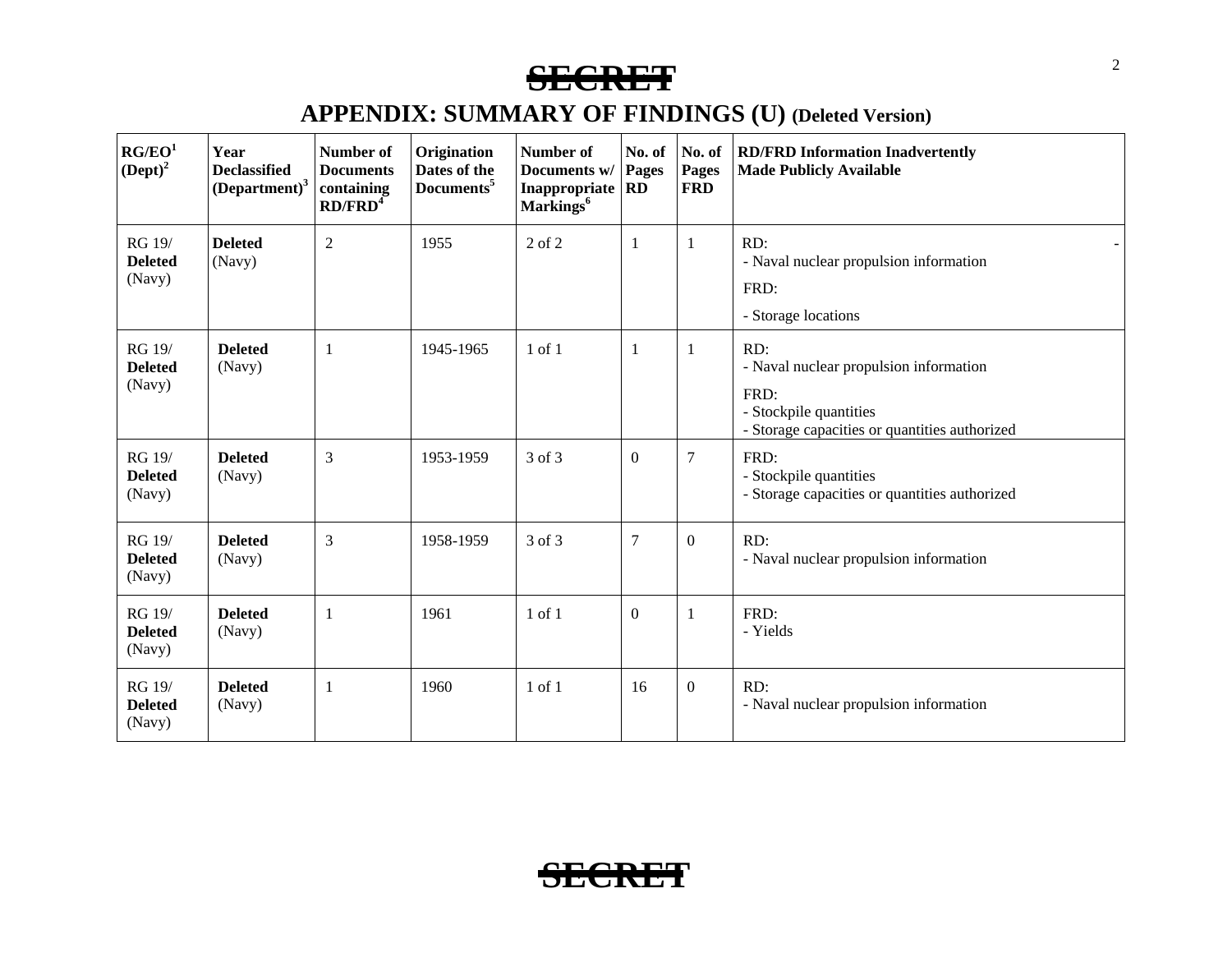| RG/EO <sup>1</sup><br>$(Dept)^2$    | Year<br><b>Declassified</b><br>$(Department)^3$ | Number of<br><b>Documents</b><br>containing<br>RD/FRD <sup>4</sup> | Origination<br>Dates of the<br>Documents <sup>5</sup> | Number of<br>Documents w/<br>Inappropriate<br>Markings <sup>6</sup> | No. of<br>Pages<br><b>RD</b> | No. of<br><b>Pages</b><br><b>FRD</b> | <b>RD/FRD Information Inadvertently</b><br><b>Made Publicly Available</b>                                                                                                                                                                                                         |
|-------------------------------------|-------------------------------------------------|--------------------------------------------------------------------|-------------------------------------------------------|---------------------------------------------------------------------|------------------------------|--------------------------------------|-----------------------------------------------------------------------------------------------------------------------------------------------------------------------------------------------------------------------------------------------------------------------------------|
| RG 59/<br><b>Deleted</b><br>(DOS)   | <b>Deleted</b><br>(DOS)                         | $\overline{4}$                                                     | 1967-1968                                             | 4 of 4                                                              | $\mathbf{0}$                 | $\overline{4}$                       | FRD:<br>- Storage locations                                                                                                                                                                                                                                                       |
| RG 319/<br><b>Deleted</b><br>(Arm)  | <b>Deleted</b><br>(NARA)                        | 33                                                                 | 1955                                                  | 33 of 33                                                            | 18                           | 15                                   | RD:<br>- Mass or dimensions of fissile materials, pits or nuclear<br>assembly systems<br>- Test information revealing RD<br>- Efficiency of utilization of nuclear materials-<br>- Radiological warfare<br>FRD:<br>- Yields<br>- Weapon effects test information not revealing RD |
| RG 319/<br><b>Deleted</b><br>(Army) | <b>Deleted</b><br>(NARA)                        | 5                                                                  | 1952-1954                                             | 5 of 5                                                              | 3                            | $\overline{2}$                       | RD:<br>- Boosting systems information<br>FRD:<br>- Stockpile quantities<br>- Storage locations                                                                                                                                                                                    |
| RG 319/<br><b>Deleted</b><br>(Army) | <b>Deleted</b><br>(NARA)                        | $\overline{2}$                                                     | 1963                                                  | $2$ of $2$                                                          | $\Omega$                     | 3                                    | FRD:<br>- Stockpile quantities<br>- Storage locations                                                                                                                                                                                                                             |
| RG 335/<br><b>Deleted</b><br>(Army) | <b>Deleted</b><br>(NARA)                        | 9                                                                  | 1965-1966                                             | 6 of 9                                                              | $\boldsymbol{0}$             | 20                                   | FRD:<br>- Stockpile quantities<br>- Storage locations<br>- Storage capacities or quantities authorized<br>- Yields                                                                                                                                                                |